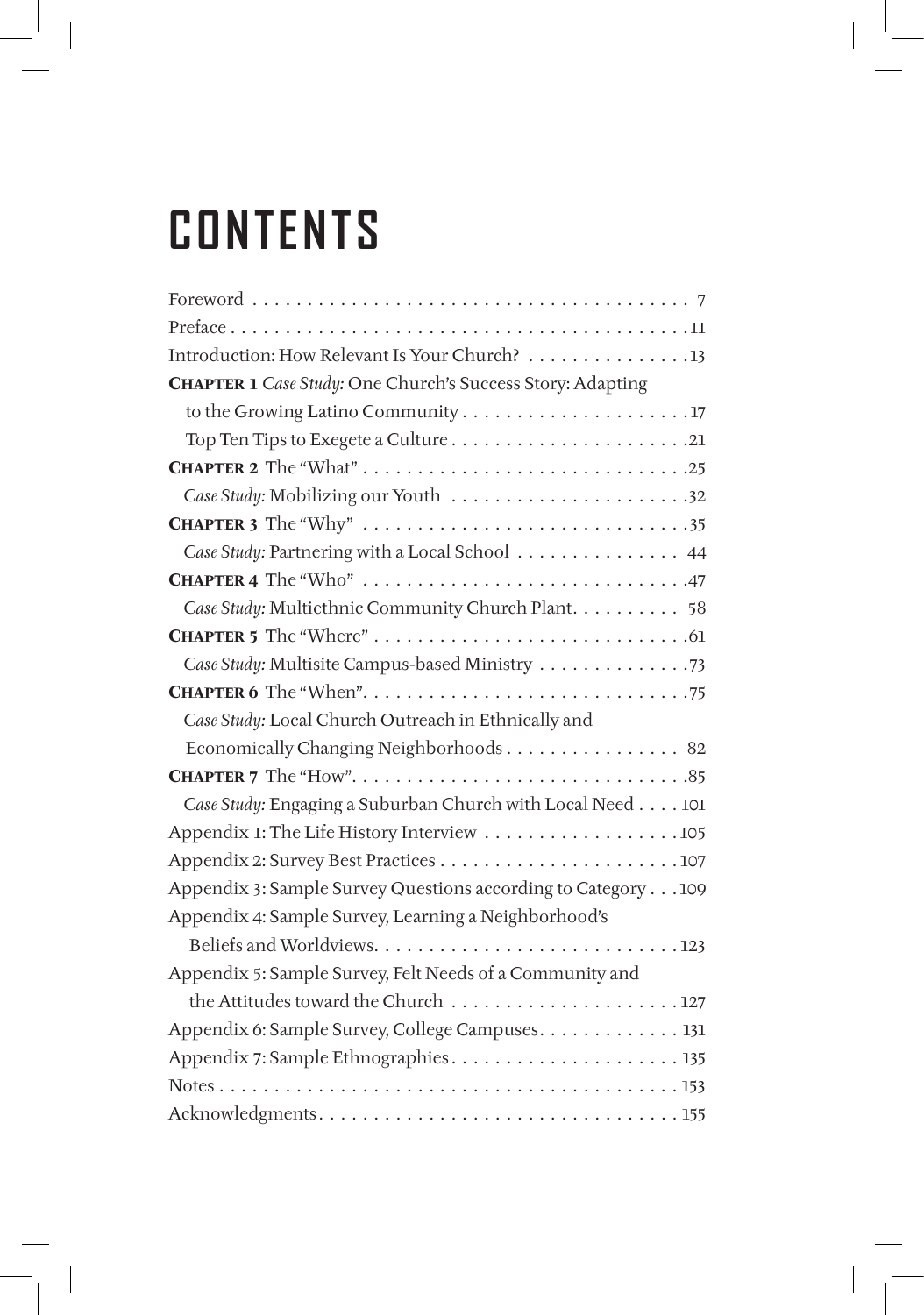#### **Chapter 1**

**oNe ChurCh's suCCess storY: adaptiNg to the growiNg latiNo CoMMuNitY**

 Our neighborhoods are in a continual state of change. God is sending the nations to our cities and as Christ-followers embedded in local churches we are, at times, overwhelmed in how to respond. Pastor David Potete, one of my former graduate students and longtime friend and ministry comrade in the Belmont-Cragin (Bel-Cragin) neighborhood on Chicago's Northwest Side, talked to me recently about the learning curve in working with his church to engage the community. His journey serves as a blueprint for us as we study and serve our changing communities. Here is his story.

I knew the importance of understanding demographics and the need to know the community the church is trying to reach. So when I and a few others planted Northwest Community Church in Chicago in 1991, I spent \$600 on a demographic study of our neighborhood. But even with that knowledge, I had no idea the stunning value exegeting our community would have on the life of our church. In 2005 as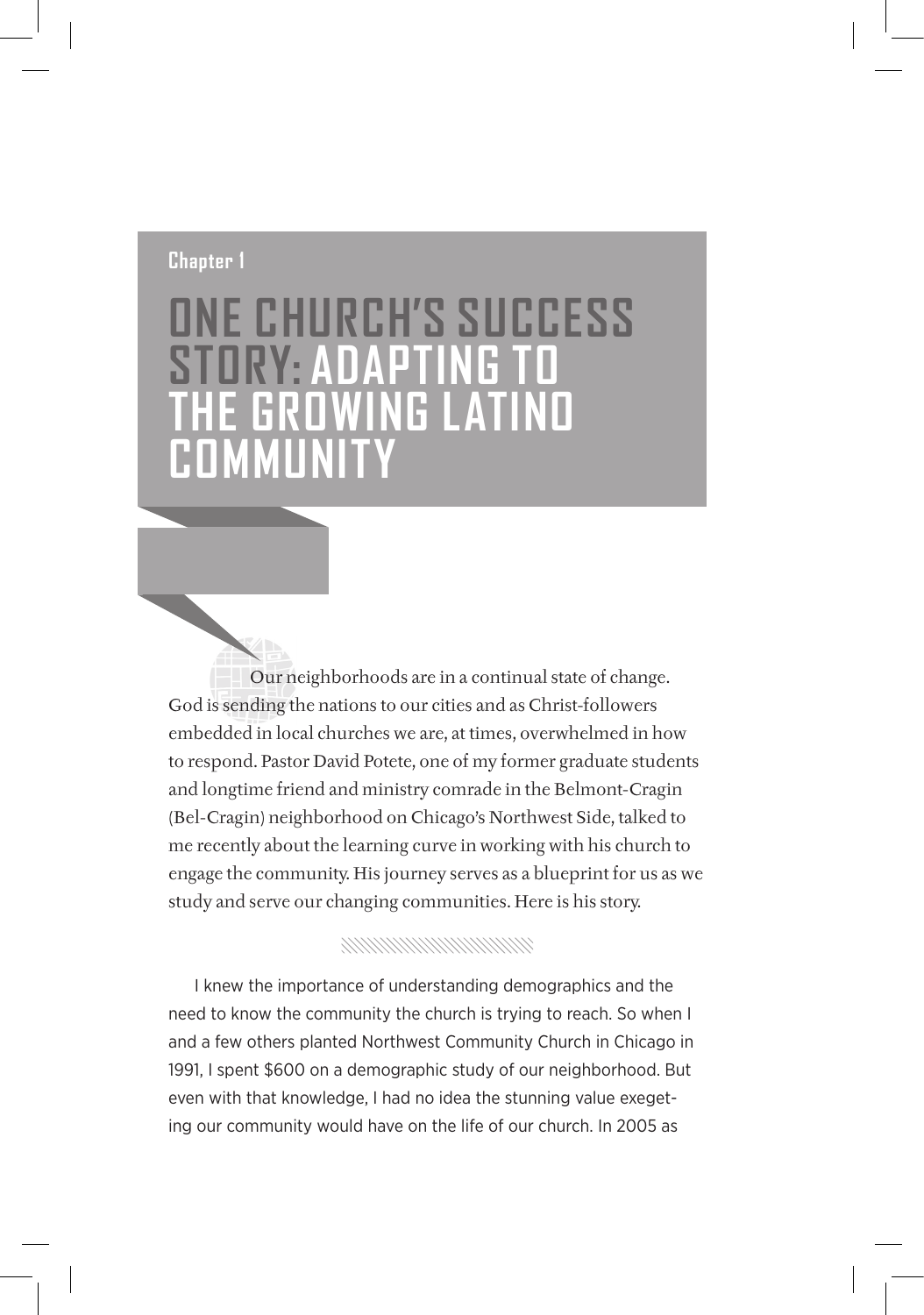#### 18 • **Neighborhood Mappi n g**

part of my graduate studies, I took Dr. Fuder's class on community analysis. While it gave me a better understanding of what it means to be a student of my community, it only paved the way to the greater firsthand knowledge that came a year later when Dr. Fuder asked me if his graduate class could partner with our church to do a community analysis of our neighborhood.

Of course, I said yes. I knew I would learn more about the area I served. I met with the graduate students, discussed the neighborhood as I understood it, and worked with the class to develop a survey. The experience was informative and enlightening, since it challenged me to articulate my perceptions in a way I had not previously been forced to.

We surveyed the neighborhood, the grad class tabulated the results, and presented a booklet with several suggestions to our church. Though I was grateful for the experience, I didn't expect some great insight that would revolutionize our church.

At the time Northwest Community Church was 85 percent Caucasian, 10 percent Latino, and 5 percent African-American. Being in the predominantly Latino neighborhood of Bel-Cragin, it was obvious to

**Though we knew the demographics by experience, to see it in black and white on the page was critical.**

everyone that we needed to become more Spanishspeaking in our services. We made some effort, but admittedly, it was not very intentional. And not very effective. The most we usually did was to occasionally sing a song or read a Scripture in Spanish.

When our church was presented with the community analysis report, however, we felt as if it were a

smack in the face. It helped us understand our community as we never had before. It clarified where we were. And it made it crystal clear to us where we needed to go.

Even simply pointing out the demographic makeup of Bel-Cragin in the report was eye-opening. Though we knew the demographics by experience, to see it in black and white on the page was critical. The report's recommendations made it clear we must be bilingual. Community analysis gave us insights that truly revolutionized our church!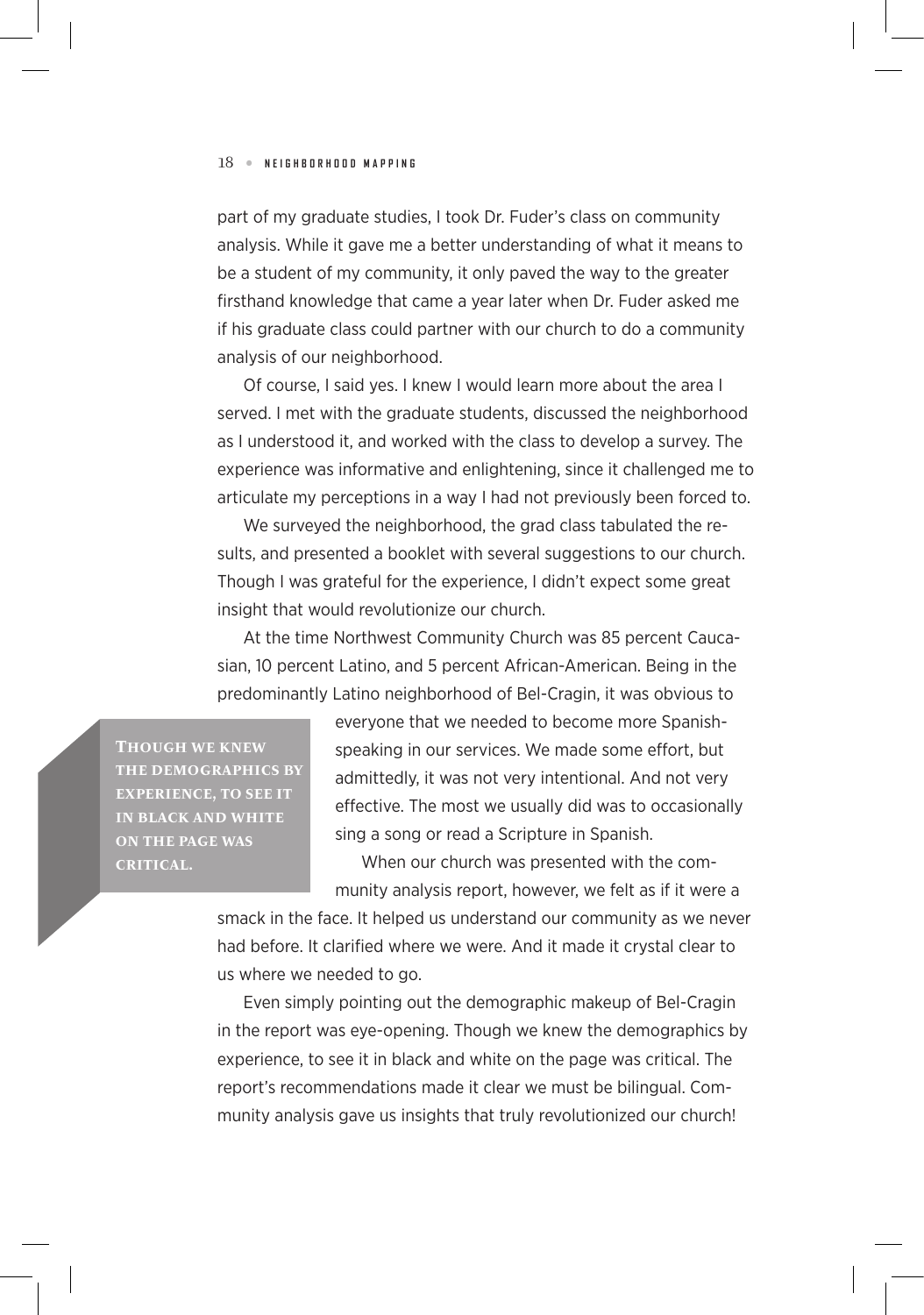With the report and our new knowledge and understanding of our neighborhood, the first thing we did was to revisit and develop a theology of the nations for our church. We already had that kind of theology for our international missions, but it was lacking for missions around our block. We studied passages in Scripture and concluded that our mandate to make disciples starts right on our street! We now hold the conviction that we are to be a truly multiethnic, multicultural, and multilingual church. Part of that conviction is that we now hold bilingual services with Spanish and English combined in the same service.

We realized that if we wanted to serve and reach our community as our name suggests—we had to make deliberate and intentional changes. In fact, our associate pastor, Gowdy Cannon, took the results so seriously that he traveled to Peru for a month to immerse himself in Spanish. We developed a translation team and began translating our flyers, bulletins, website, and worship slides into Spanish. We also invested in an FM transmission system to provide live translation through headphones.

Next we looked at our sanctuary's setup. The chairs faced the stage at the front of the sanctuary. One Sunday we moved the chairs into four sections with each section facing the center of the room. Instead of standing on the stage to preach, I stood in the center of the floor. When I was seated, I looked directly at my brothers and sisters worshiping. The first time I saw the joy of my Latino church family worshiping in their heart language confirmed to me that what we were doing was pleasing to God and a blessing to others. We now rearrange the chairs for this type of setup several times a year.

We still have a long way to go. Our attendance is now about 35 percent Latino, 5 percent African-American, 50 percent Caucasian, and a smattering of everything else.

There is no doubt in my mind we have become more of the church God wants us to be as a result of engaging in community analysis. And we are committed to reengaging in that type of analysis every few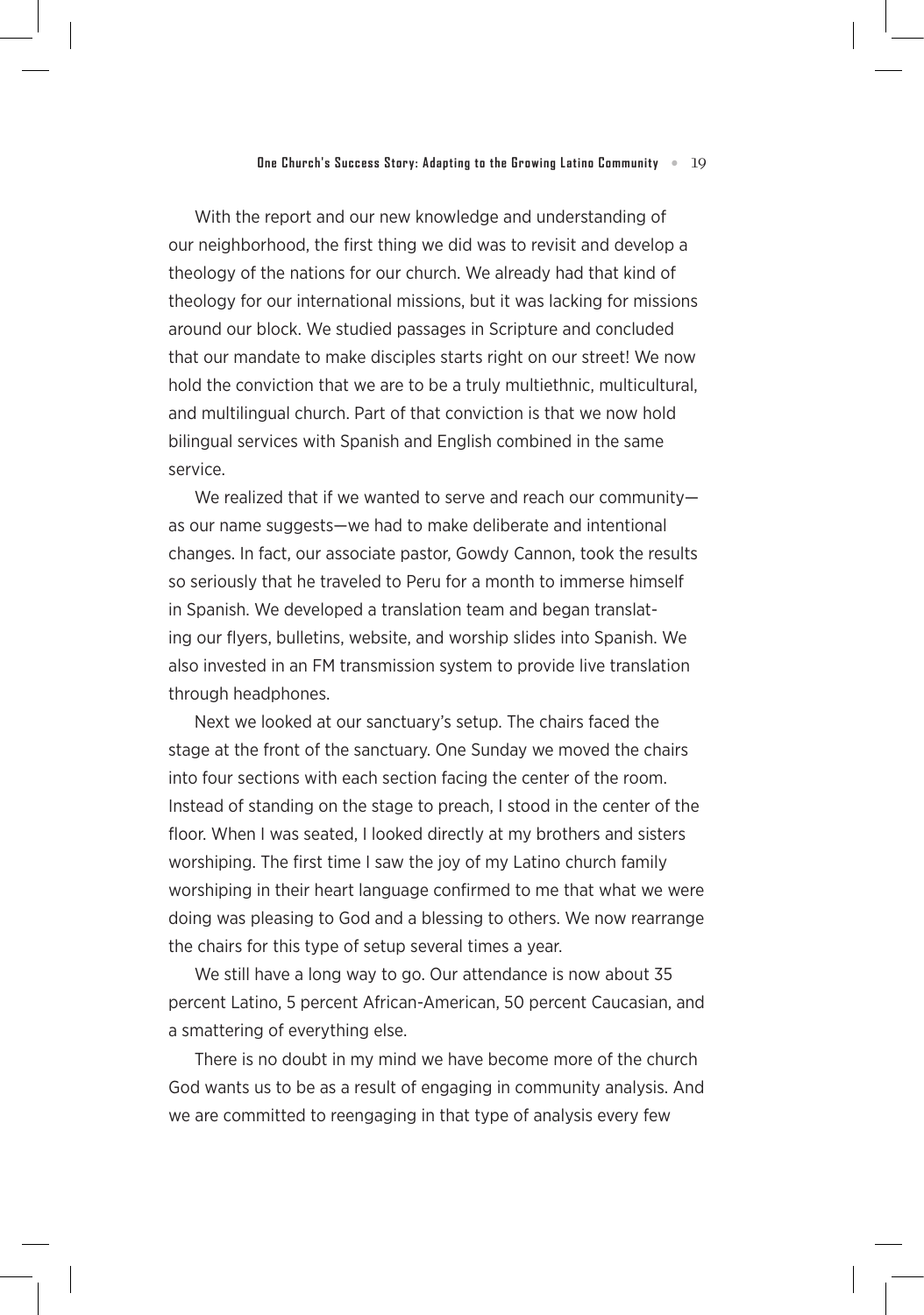#### 20 • **Neighborhood MappiNg**

years to stay on track.

I thought I knew my community, and I did to a degree. However, the process of community analysis clarified, crystalized, and truly changed our approach to fulfilling the Great Commission in our neighborhood.

#### 

Armed with knowledge, understanding, and the Holy Spirit's guidance, we too can go out into our communities to meet people where they are and introduce them to the gospel. Let's get started.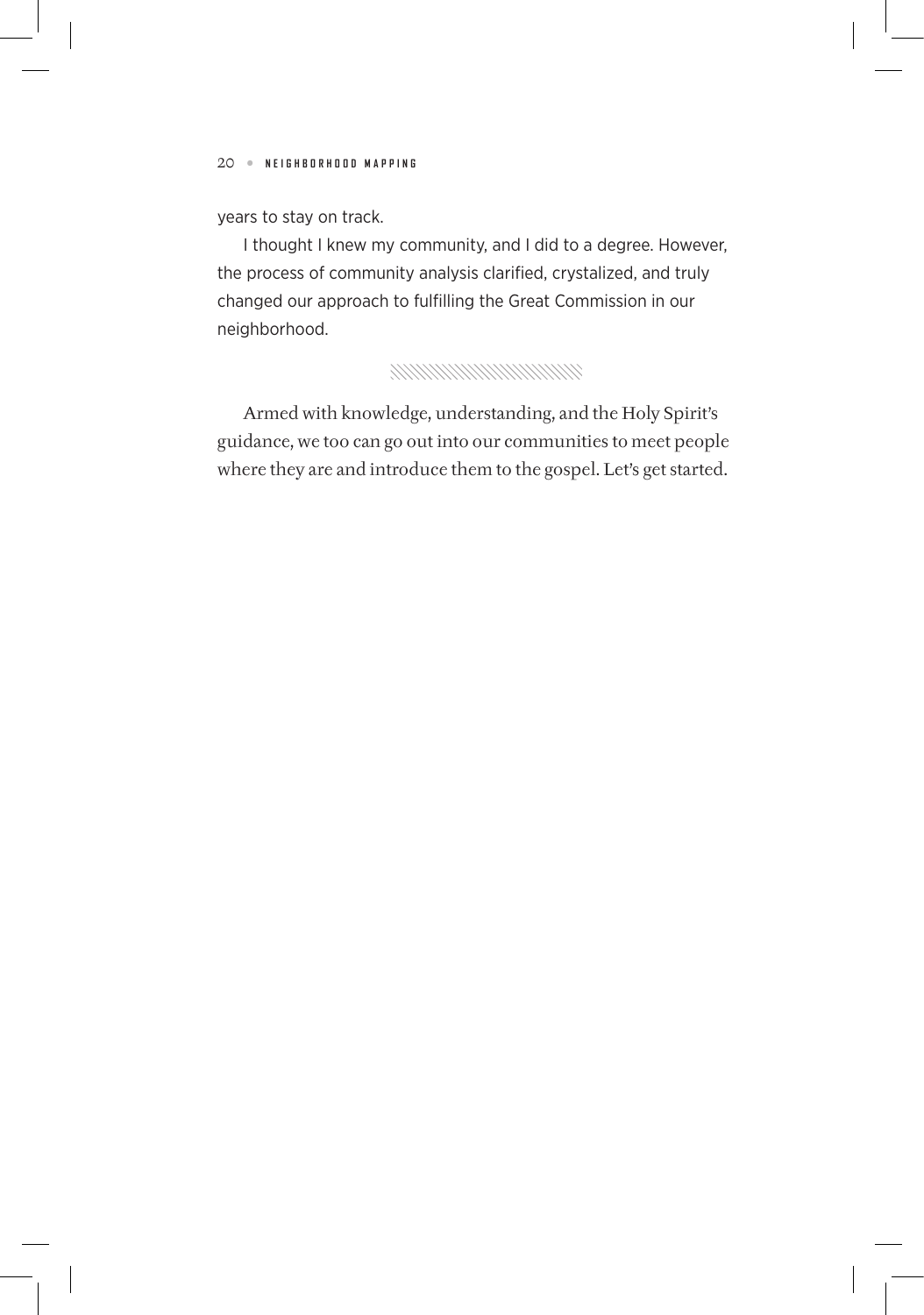## **Top Ten Tips to Exegete a Culture**<sup>1</sup>

As we start unpacking exactly what neighborhood mapping, or community analysis, is and how to do it, let the following step-by-step process guide your journey. We'll go more in-depth with each of these in the following chapters.

### **1. Go as a Learner**

Assume a position to understand, not judge the neighborhood. This requires humility, persistence, and the courage to push past your fears. An accepting and inquisitive posture can open doors into another culture. Linguist and missions author Betty Sue Brewster's steps of cultural learning is helpful here: Come as a learner, find ways to serve, seek to form friendships, weave God's story into their story, and bathe everything in prayer.2

## **2. Seek Out an "Informant"**

Find an individual who is a gatekeeper, an insider, a "[person] of peace" (Luke 10:6). This is someone who will let you into his lifestyle or subculture. He is an expert who can teach you about his journey as "lived experience." She is a model (albeit imperfect!) of another belief or practice and can connect you to that world.

### **3. Build a Relationship**

As much as you can, be a "participant observer"3 in that person's life, culture, and activities. A relationship, growing into a friendship, is key because in it a "trust-bond"4 is formed, and trust is the collateral of cross-cultural ministry. In the process, God is at work to break your heart for that community (see Matt. 9:13; Luke 13:34).

### **4. Use an Interview Guide**

You may not always "stay on script," but it is helpful to work from an outline. You could apply the same categories already provided and then adapt the questions (see appendix 1) within them to meet your specific needs.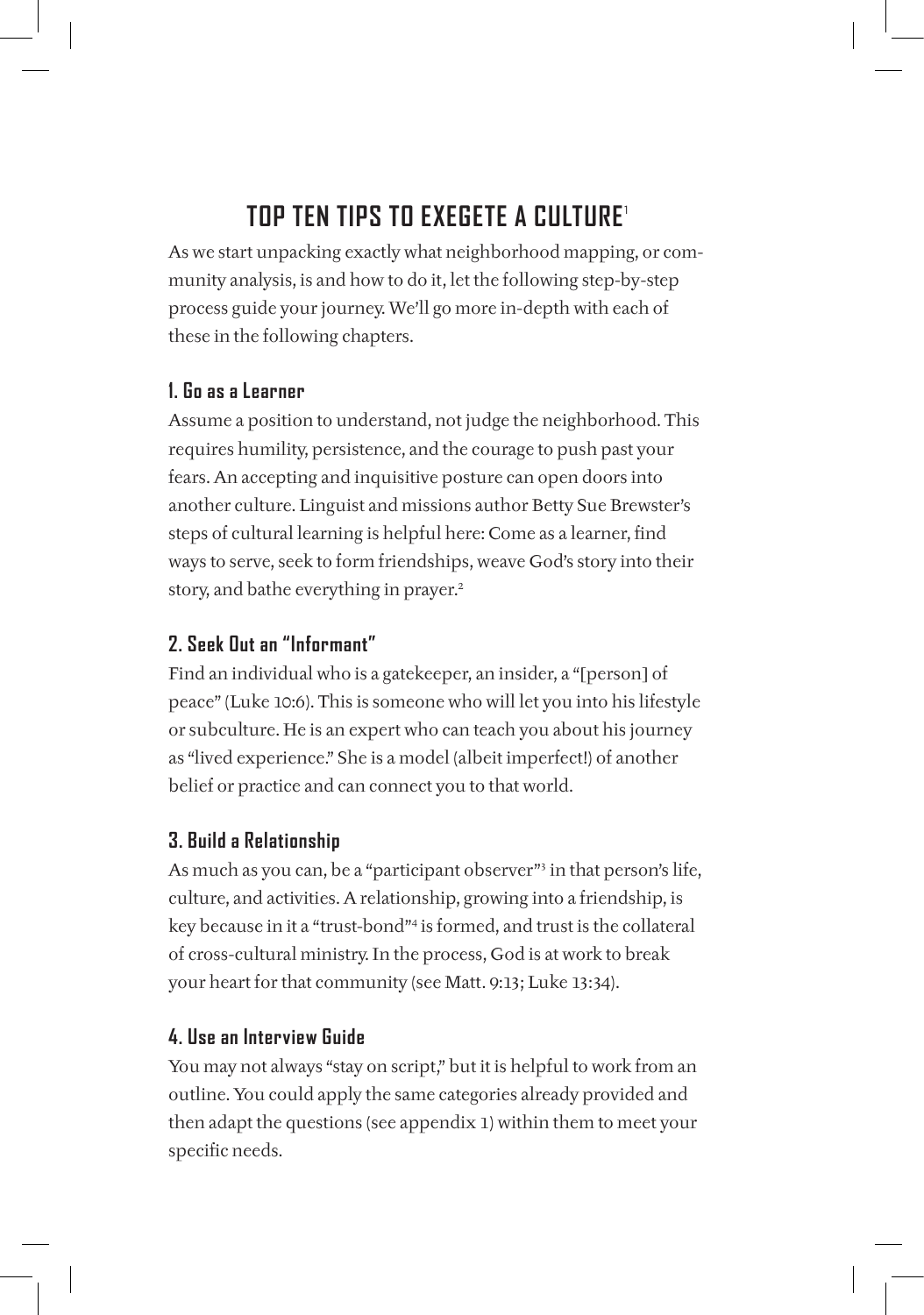### **5. Analyze Your Data**

Depending on the formality of your community analysis, you will in all likelihood end up with some form of "field notes." A crucial step, often neglected, is to examine your data for holes, patterns, or hooks. What missing pieces could your informant fill in? What interests, activities, or values are recurrent themes? Is there anything you could use to enter your informant's world more deeply?

### **6. Filter through a Biblical Worldview**

What Scriptures speak to the information you are discovering? What does the Bible say about the activities, lifestyles, and beliefs you are exegeting or reading in your neighborhood? What would Jesus do, or have you do, in response to the needs? A biblical framework is your strongest platform on which to mobilize your church/ministry/ school to action.

#### **7. Expand into the Broader Community**

Your informant can act as a "culture broker" to give you entry into the additional lifestyles and subcultures within the broader community. As you learn to "read your audience" (become "streetwise") and develop credibility in the neighborhood, you can leverage those relational contacts into greater exposure and deeper familiarity with the needs in your area.

### **8. Network Available Resources**

As your awareness of the community grows, you will invariably feel overwhelmed by all there is to do, missionally speaking! You do not have to reinvent the wheel. Is anyone else working with that audience? Can you partner with another church, ministry, or agency? With whom can you share and gather resources and information?

### **9. Determine What God Is Calling You to Do**

With your newly acquired knowledge about your community, what do you do now? Plant a church? Start a new ministry? Refocus your